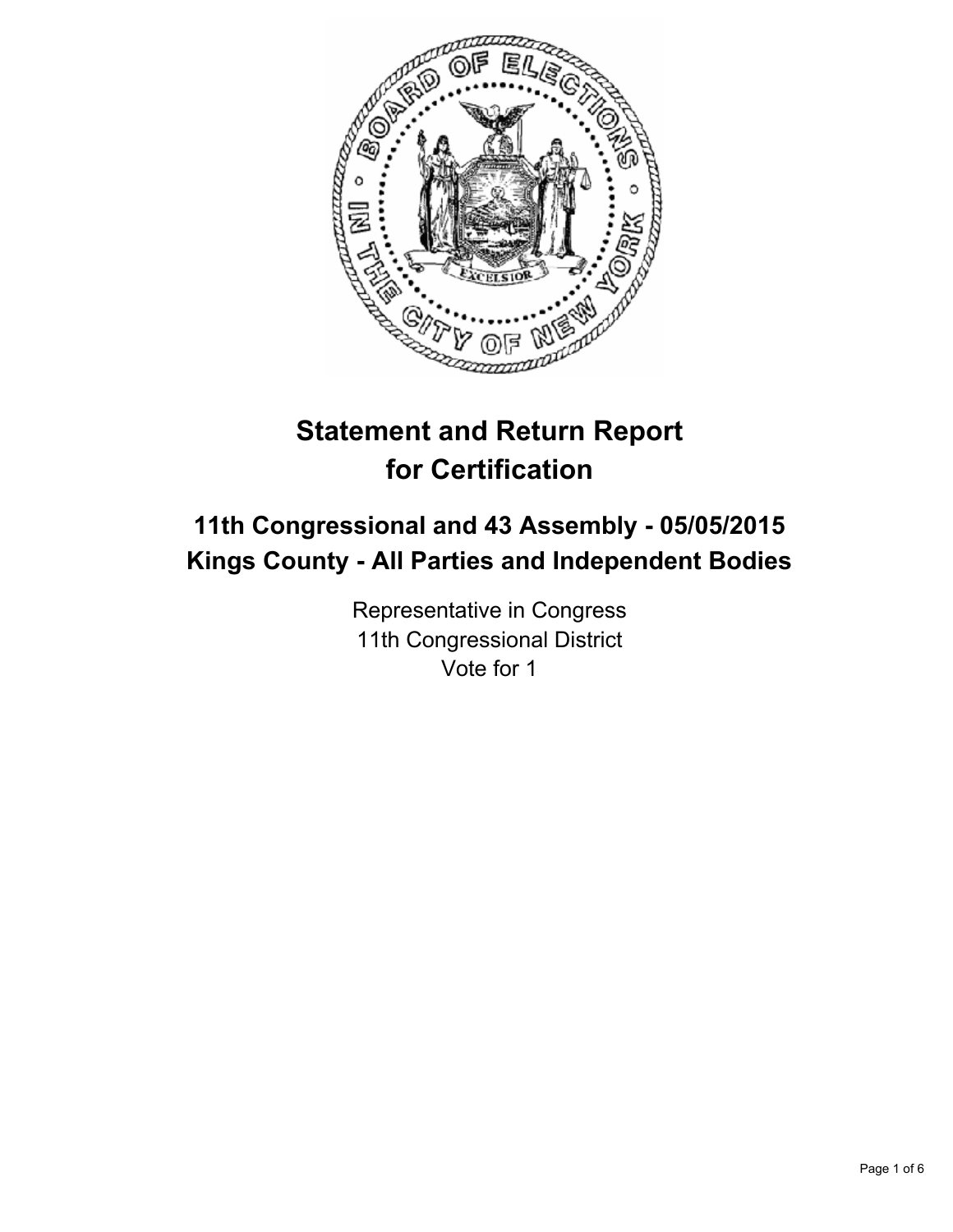

| 6        |
|----------|
| 2        |
| 0        |
| 0        |
| 8        |
| 0        |
| 8        |
| 2        |
| 6        |
| 0        |
| $\Omega$ |
| 0        |
| 0        |
| 8        |
|          |

| PUBLIC COUNTER                                           | 1,075 |
|----------------------------------------------------------|-------|
| ABSENTEE/MILITARY                                        | 89    |
| <b>FEDERAL</b>                                           | 5     |
| <b>AFFIDAVIT</b>                                         | 10    |
| <b>Total Ballots</b>                                     | 1,179 |
| Less - Inapplicable Federal/Special Presidential Ballots | 0     |
| <b>Total Applicable Ballots</b>                          | 1,179 |
| VINCENT J. GENTILE (DEMOCRATIC)                          | 507   |
| DAN DONOVAN (REPUBLICAN)                                 | 510   |
| DAN DONOVAN (CONSERVATIVE)                               | 75    |
| JAMES C. LANE (GREEN)                                    | 12    |
| VINCENT J. GENTILE (WORKING FAMILIES)                    | 38    |
| DAN DONOVAN (INDEPENDENCE)                               | 29    |
| ANTHONY WEINER (WRITE-IN)                                | 1     |
| CHRISTOPHER DONLAN (WRITE-IN)                            | 1     |
| MARVIN H. MALATER (WRITE-IN)                             | 1     |
| MICHAEL MCMAHON (WRITE-IN)                               | 1     |
| RAY KELLY (WRITE-IN)                                     | 1     |
| <b>Total Votes</b>                                       | 1,176 |
| Unrecorded                                               | 3     |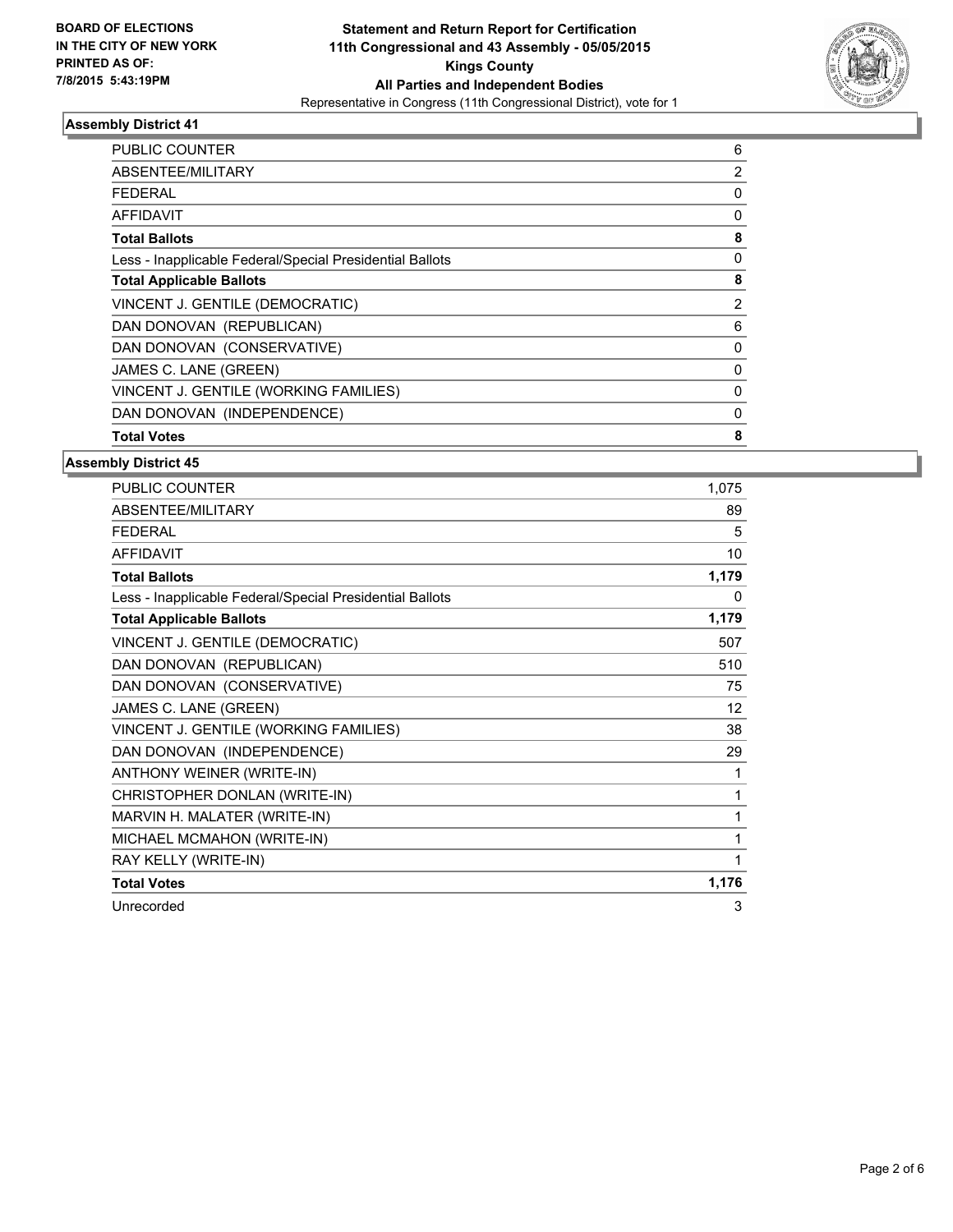

| <b>PUBLIC COUNTER</b>                                    | 3,877 |
|----------------------------------------------------------|-------|
| ABSENTEE/MILITARY                                        | 178   |
| <b>FFDFRAL</b>                                           | 7     |
| <b>AFFIDAVIT</b>                                         | 21    |
| <b>Total Ballots</b>                                     | 4,083 |
| Less - Inapplicable Federal/Special Presidential Ballots | 0     |
| <b>Total Applicable Ballots</b>                          | 4,083 |
| VINCENT J. GENTILE (DEMOCRATIC)                          | 2,289 |
| DAN DONOVAN (REPUBLICAN)                                 | 1,129 |
| DAN DONOVAN (CONSERVATIVE)                               | 291   |
| JAMES C. LANE (GREEN)                                    | 59    |
| VINCENT J. GENTILE (WORKING FAMILIES)                    | 233   |
| DAN DONOVAN (INDEPENDENCE)                               | 70    |
| LUCRETIA REGINA POTTER (WRITE-IN)                        | 1     |
| ROBERT D' AMICO (WRITE-IN)                               | 1     |
| ROBERT GODDAHL (WRITE-IN)                                | 1     |
| SAL F. ALBANESE (WRITE-IN)                               | 1     |
| <b>VLADIMIR PUTIN (WRITE-IN)</b>                         | 1     |
| <b>Total Votes</b>                                       | 4,076 |
| Unrecorded                                               | 7     |

| <b>PUBLIC COUNTER</b>                                    | 1,265 |
|----------------------------------------------------------|-------|
| ABSENTEE/MILITARY                                        | 129   |
| <b>FEDERAL</b>                                           | 2     |
| <b>AFFIDAVIT</b>                                         | 10    |
| <b>Total Ballots</b>                                     | 1,406 |
| Less - Inapplicable Federal/Special Presidential Ballots | 0     |
| <b>Total Applicable Ballots</b>                          | 1,406 |
| VINCENT J. GENTILE (DEMOCRATIC)                          | 764   |
| DAN DONOVAN (REPUBLICAN)                                 | 464   |
| DAN DONOVAN (CONSERVATIVE)                               | 87    |
| JAMES C. LANE (GREEN)                                    | 17    |
| VINCENT J. GENTILE (WORKING FAMILIES)                    | 51    |
| DAN DONOVAN (INDEPENDENCE)                               | 18    |
| JIN W. CHIU (WRITE-IN)                                   | 1     |
| UNATTRIBUTABLE WRITE-IN (WRITE-IN)                       | 1     |
| <b>Total Votes</b>                                       | 1,403 |
| Unrecorded                                               | 3     |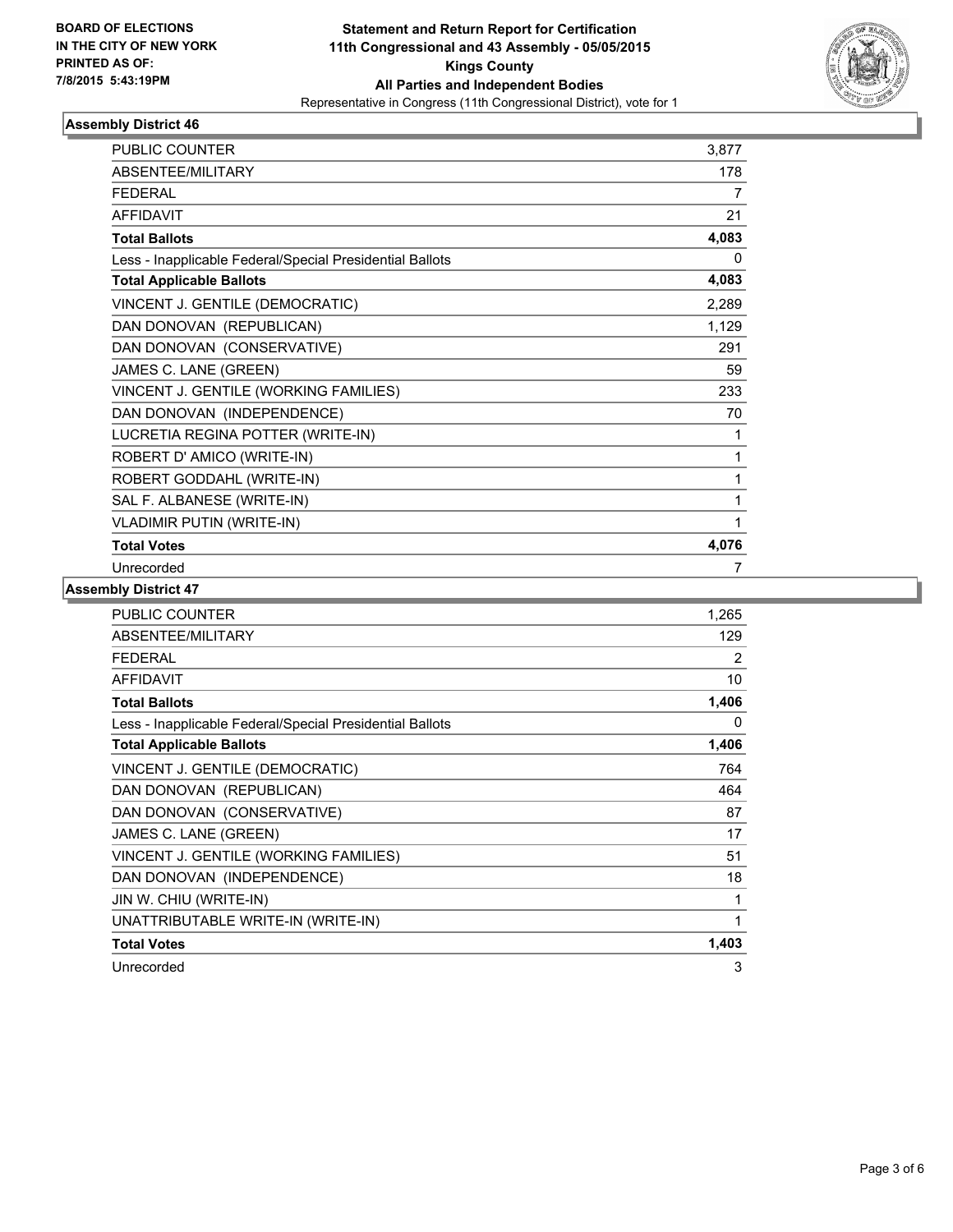

| <b>PUBLIC COUNTER</b>                                    | 582 |
|----------------------------------------------------------|-----|
| ABSENTEE/MILITARY                                        | 41  |
| FEDERAL                                                  | 2   |
| <b>AFFIDAVIT</b>                                         | 4   |
| <b>Total Ballots</b>                                     | 629 |
| Less - Inapplicable Federal/Special Presidential Ballots | 0   |
| <b>Total Applicable Ballots</b>                          | 629 |
| VINCENT J. GENTILE (DEMOCRATIC)                          | 386 |
| DAN DONOVAN (REPUBLICAN)                                 | 139 |
| DAN DONOVAN (CONSERVATIVE)                               | 56  |
| JAMES C. LANE (GREEN)                                    | 4   |
| VINCENT J. GENTILE (WORKING FAMILIES)                    | 36  |
| DAN DONOVAN (INDEPENDENCE)                               | 6   |
| <b>Total Votes</b>                                       | 627 |
| Unrecorded                                               | 2   |

| ABSENTEE/MILITARY                                        | 5  |
|----------------------------------------------------------|----|
|                                                          |    |
| FEDERAL                                                  |    |
| AFFIDAVIT                                                | 0  |
| <b>Total Ballots</b>                                     | 92 |
| Less - Inapplicable Federal/Special Presidential Ballots | 0  |
| <b>Total Applicable Ballots</b>                          | 92 |
| VINCENT J. GENTILE (DEMOCRATIC)                          | 54 |
| DAN DONOVAN (REPUBLICAN)                                 | 15 |
| DAN DONOVAN (CONSERVATIVE)                               | 5  |
| JAMES C. LANE (GREEN)                                    | 1  |
| VINCENT J. GENTILE (WORKING FAMILIES)                    | 14 |
| DAN DONOVAN (INDEPENDENCE)                               | 3  |
| <b>Total Votes</b>                                       | 92 |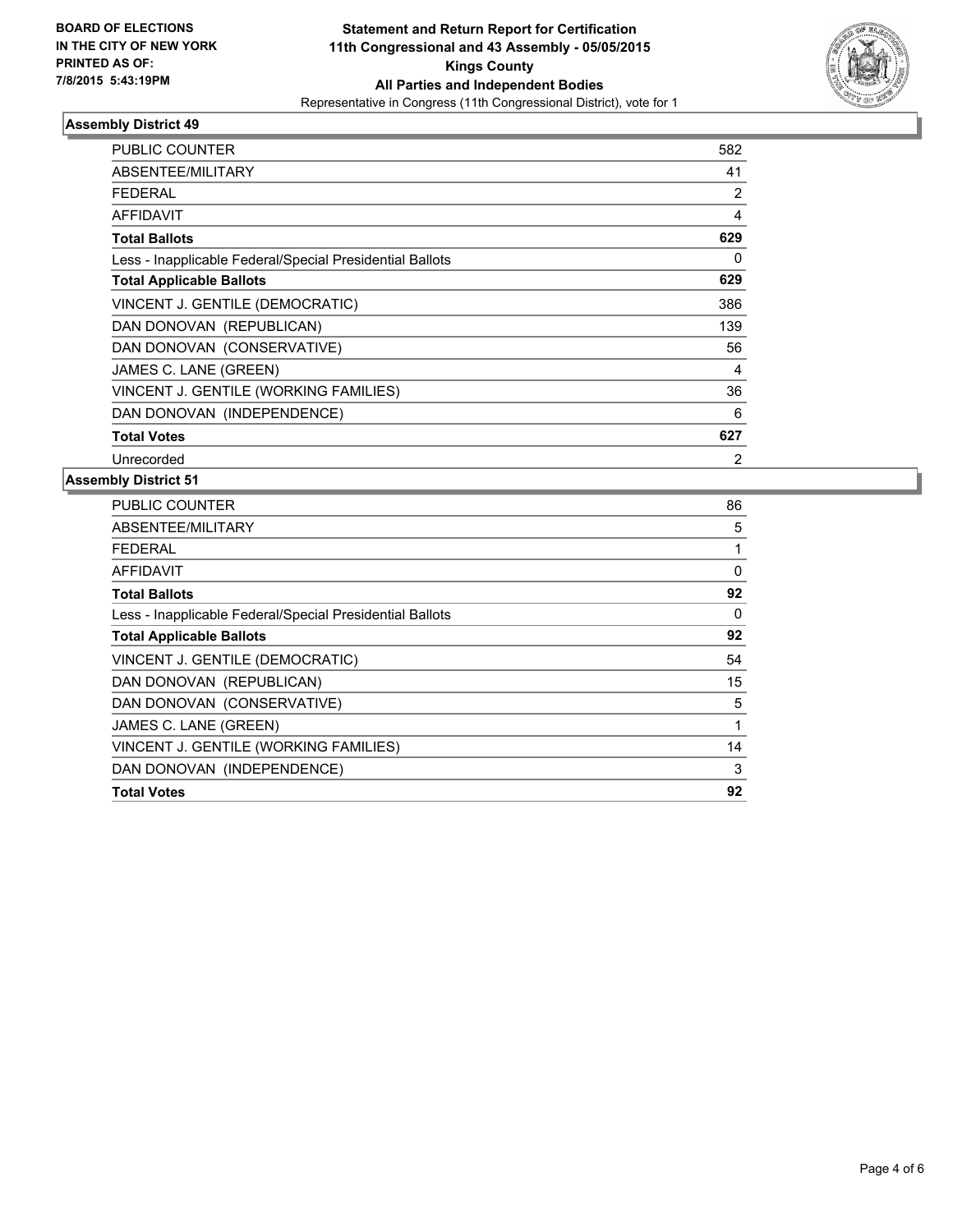

| <b>PUBLIC COUNTER</b>                                    | 1,987 |
|----------------------------------------------------------|-------|
| ABSENTEE/MILITARY                                        | 78    |
| <b>FEDERAL</b>                                           | 2     |
| AFFIDAVIT                                                | 11    |
| <b>Total Ballots</b>                                     | 2,078 |
| Less - Inapplicable Federal/Special Presidential Ballots | 0     |
| <b>Total Applicable Ballots</b>                          | 2,078 |
| VINCENT J. GENTILE (DEMOCRATIC)                          | 1,187 |
| DAN DONOVAN (REPUBLICAN)                                 | 461   |
| DAN DONOVAN (CONSERVATIVE)                               | 170   |
| JAMES C. LANE (GREEN)                                    | 37    |
| VINCENT J. GENTILE (WORKING FAMILIES)                    | 184   |
| DAN DONOVAN (INDEPENDENCE)                               | 36    |
| <b>JAMES QUIGLEY (WRITE-IN)</b>                          |       |
| MICHAEL GRIMM (WRITE-IN)                                 |       |
| SAL F. ALBANESE (WRITE-IN)                               |       |
| <b>Total Votes</b>                                       | 2,078 |